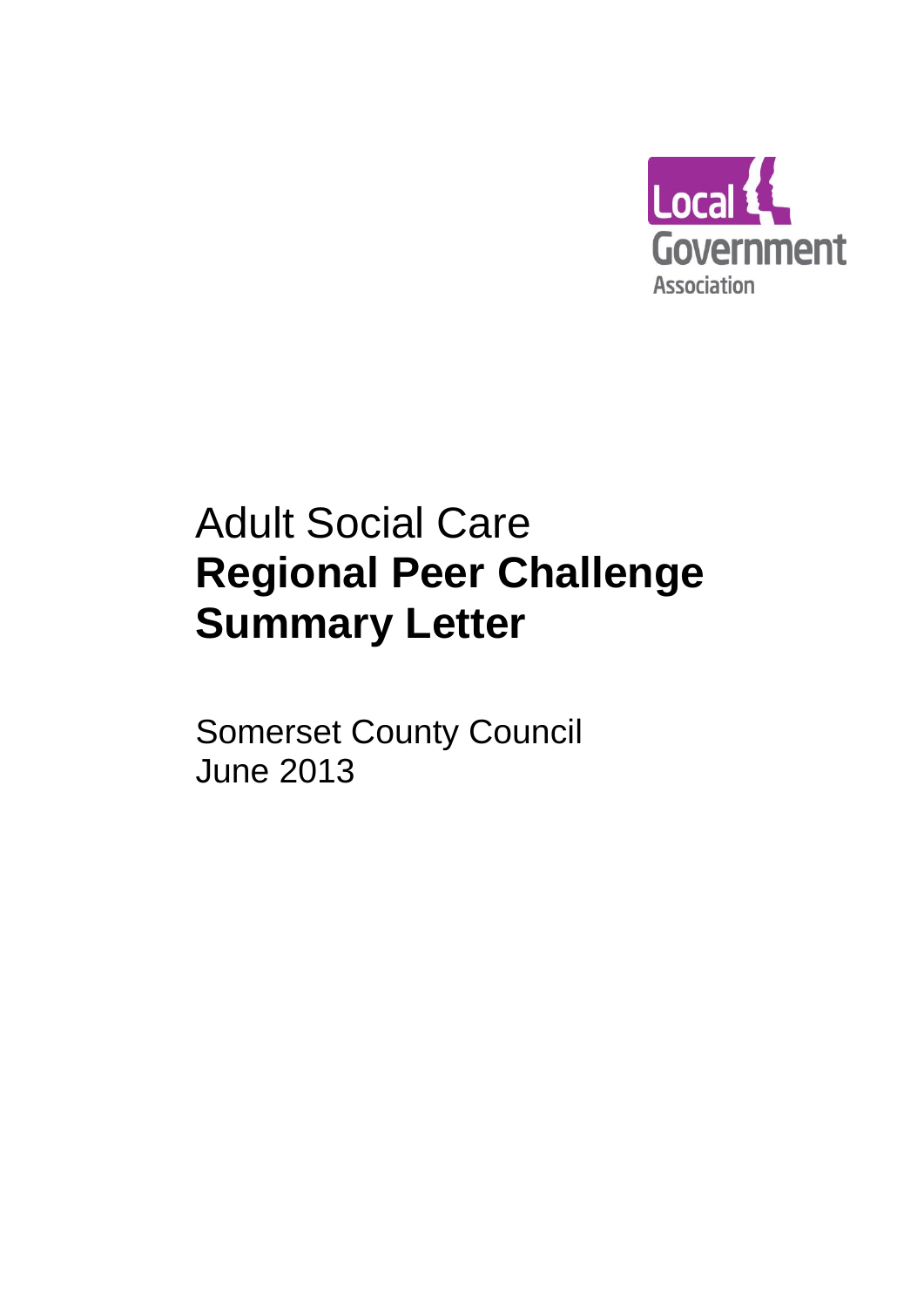## Report

### **Introduction**

- 1. Somerset County Council (SCC) asked the Local Government Association (LGA) to run a Regional Adult Social Care Peer Challenge as part of sector led improvement within the South West ADASS Region. The specific priorities identified by SCC for the team to focus upon were:
	- Do the assessment and commissioning arrangements offer alternatives to residential and nursing care and what are the blocks to this?
	- What is the quality and consistency of the multi-agency assessment and decision making process?
	- Are our contracts for residential care limiting residential homes ability to manage people when their dependence level increases but when their nursing needs are low?
- 2. Regional Peer Challenge is not an inspection. Instead it offers a supportive approach, undertaken by friends – albeit 'critical friends'. It is designed to help an authority and its partners assess current achievements and areas for development, within the agreed scope of the review. It aims to help an organisation identify its current strengths, as much as what it needs to improve. But it should also provide it with a basis for further improvement in a way that is proportionate to the remit of the challenge. All information was collected on the basis that no comment or view from any individual or group is attributed to any recommendation or finding. This encourages participants to be open and honest with the team. The LGA Peer Challenge Team would like to thank Councillors, staff, people who use services, voluntary sector and other partners for their open and constructive responses during the challenge process. The team was made very welcome.
- 3. The members of this Regional Adult Social Care Peer Challenge Team were:
	- Mun Thong Phung, Director of Adult and Housing Services, London Borough of Haringey;
	- Siân Walker, Service Director Adult Care and Housing Operations, Wiltshire Council;
	- Cllr John Lamb, former Executive Member for ASC and Health, Trafford Metropolitan Borough Council;
	- Jonathan Trubshaw, Challenge Manager, Local Government Association.
- 4. The team were on-site from  $3<sup>rd</sup> 6<sup>th</sup>$  June 2013. The programme for the on-site phase included activities designed to enable members of the team to meet and talk to a range of internal and external stakeholders. These activities included:
	- interviews and discussions with Councillors, officers and partners;
	- focus groups with managers, practitioners, front line staff and people using services and carers;
	- the reading of documents provided by the Council, including a self-assessment of progress, strengths and areas for improvement against key areas of business.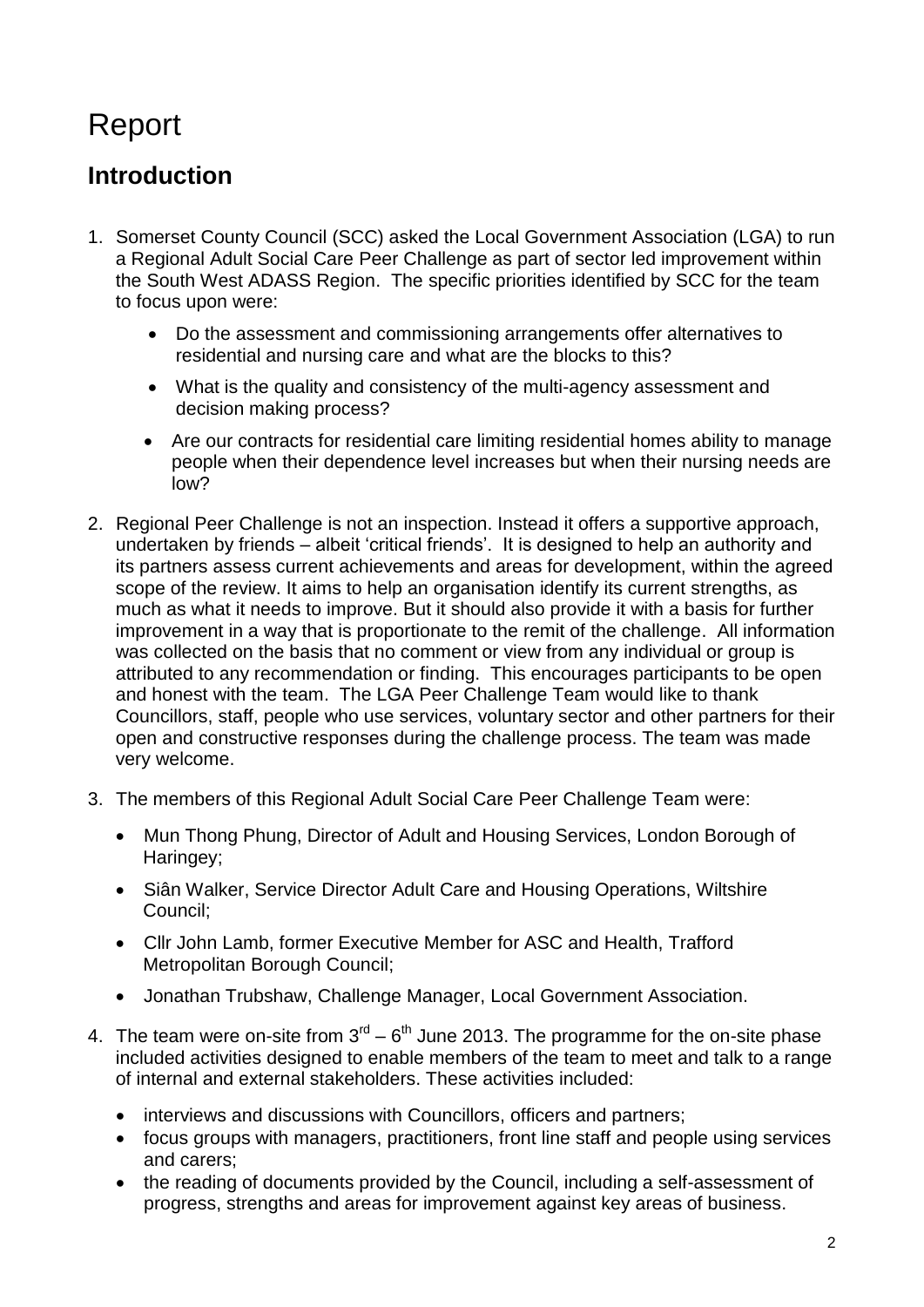5. The recommendations in this summary letter are based on the presentation delivered to the Council on  $6<sup>th</sup>$  June 2013 and is based on the triangulation of what the team have read, heard and seen. This letter covers those areas most pertinent to the remit of the challenge only.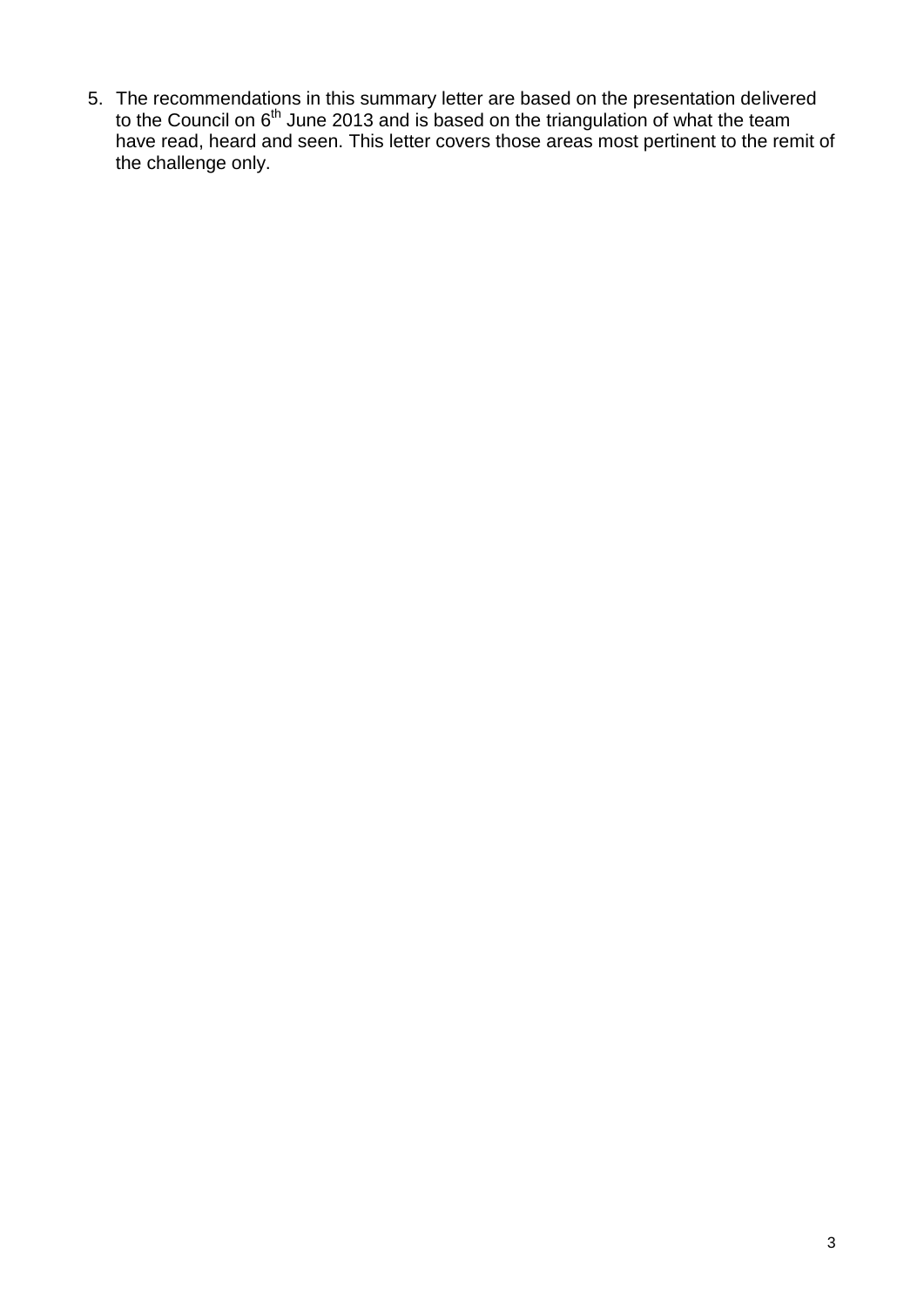### **Summary**

- Strong political and professional leadership with a developing vision;
- Committed staff group with focus on good quality care for citizens;
- Operating model which is commissioning-led;
- Strong partnerships on the front line between health and social care;
- Somerset is on a journey with recent massive change;
- There is a recognition that the pace of change needs to step up with better clarity and focus;
- Nursing home care can only be addressed via wider organisational reform with full corporate and partner/ stakeholder engagement in the wider personalisation agenda.
- 6. The authority as a whole has taken £46m out of the budget over the past four years and is expecting to take out a further £50m – £58m over the next four years. The strategy for delivering Adult Social Care (ASC) has to be viewed within this context. The move to a commissioning culture has enabled the authority to restructure the management and operational functions. Now that these have been completed the authority needs to embed the concept of specifying and managing the delivery of services to its citizens. The new financial realities will require a radical redesign of what ASC service provision looks like and who provides this, which will need the involvement of commissioners, providers and users (both current and future) of services. Developing community resilience and market capacity are key elements of this transformation programme. The future challenges include; ensuring this concept is understood and embraced by those within SCC, in partner organisations and the wider public.
- 7. SCC appears to have a stable workforce that is committed to providing the best care for those who require it. However, the benefits of a stable workforce may be off-set by a lack of exposure to innovative practice and different approaches that a healthy turnover of staff can bring. A focus on creating an organisational interest and excitement in moving away from a traditional offer to new ways of working would build on the strengths, knowledge and experience of the existing workforce.
- 8. The commissioning approach is leading the transformation of services and delivery. There are also clear links with operational colleagues to inform commissioning decisions.
- 9. Front line staff reported good working relationships across the ASC and the National Health Service [NHS].
- 10.The move to a commissioning approach has led to a reorganisation of structures and staff, with many senior posts being filled within the last year. The developing financial and demographic profile will necessitate further and continuing development to the structure and staff.
- 11.Senior leaders recognise the above situation and have put in place mechanisms to address this. However, there was also recognition, with more than one interviewee commenting, "*It's not happening as quickly as I would have hoped*", that change is not happening fast enough.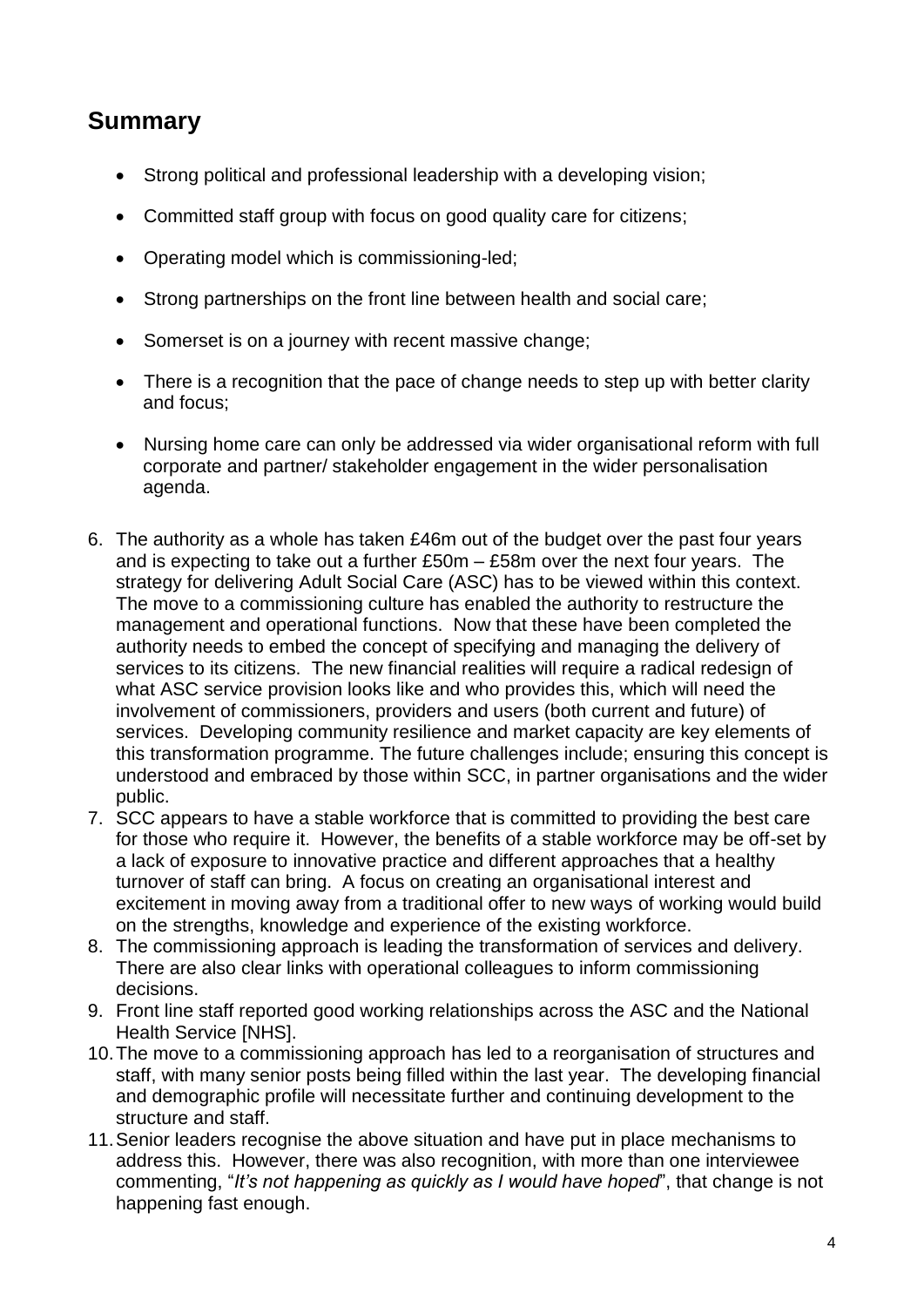12.The awareness that Nursing Home placements are higher than statistical neighbours can be seen as a symptom of the wider organisation issues that SCC is facing and addressing.

### **Vision, Strategy and Leadership**

### **Strengths**

- Clarity from political leadership about importance of ASC and need to work with the local NHS;
- Evidence of strong commitment to ASC from new Portfolio holder;
- Programme of support in place for Scrutiny Committee strengthening SCC's ability to continuously improve services;
- Evidence of strong senior management leadership, commissioning-led with good relationships with operational leaders which inform the commissioning cycle.

#### **Areas for consideration**

- Operating model not permeated through the organisation though new senior team recognises/ plans to resource this;
- Projects and Work Programmes would benefit from co-ordination with a whole system/ programme approach;
- Improve communication and active engagement with staff throughout the organisation and more widely with stakeholders;
- Leadership team aware that pace of change needs to quicken, though not yet clear how this will be driven through;
- A lot of senior leadership change has taken place and greater clarity needed on impacts further down the organisation;
- Health and Wellbeing Board [HWBB] and Clinical Commissioning Group [CCG] interface is unclear.
- 13.Elected Members have highlighted the importance of ASC transformational agenda within their political priorities. This was also highlighted by the Leader of the Council during the introductory meeting with the Review Team.
- 14.The new portfolio holder for ASC was actively involved in the Review Team's discussions and participated in visits to care homes.
- 15.With a 40% turnover of Council Members in the May 2013 elections SCC recognises the need for Members (particularly those new to their role) to fully understand the importance of ASC and how this will need to change in the coming years.
- 16.There is a 'cross-fertilization' and proactive communication/ consultation between the ASC senior commissioning and operational teams that helps inform each other's understanding of the service delivery needs.
- 17.The pace of change needs to be increased and the reason for and the way in which this needs to happen should be communicated more effectively. Senior management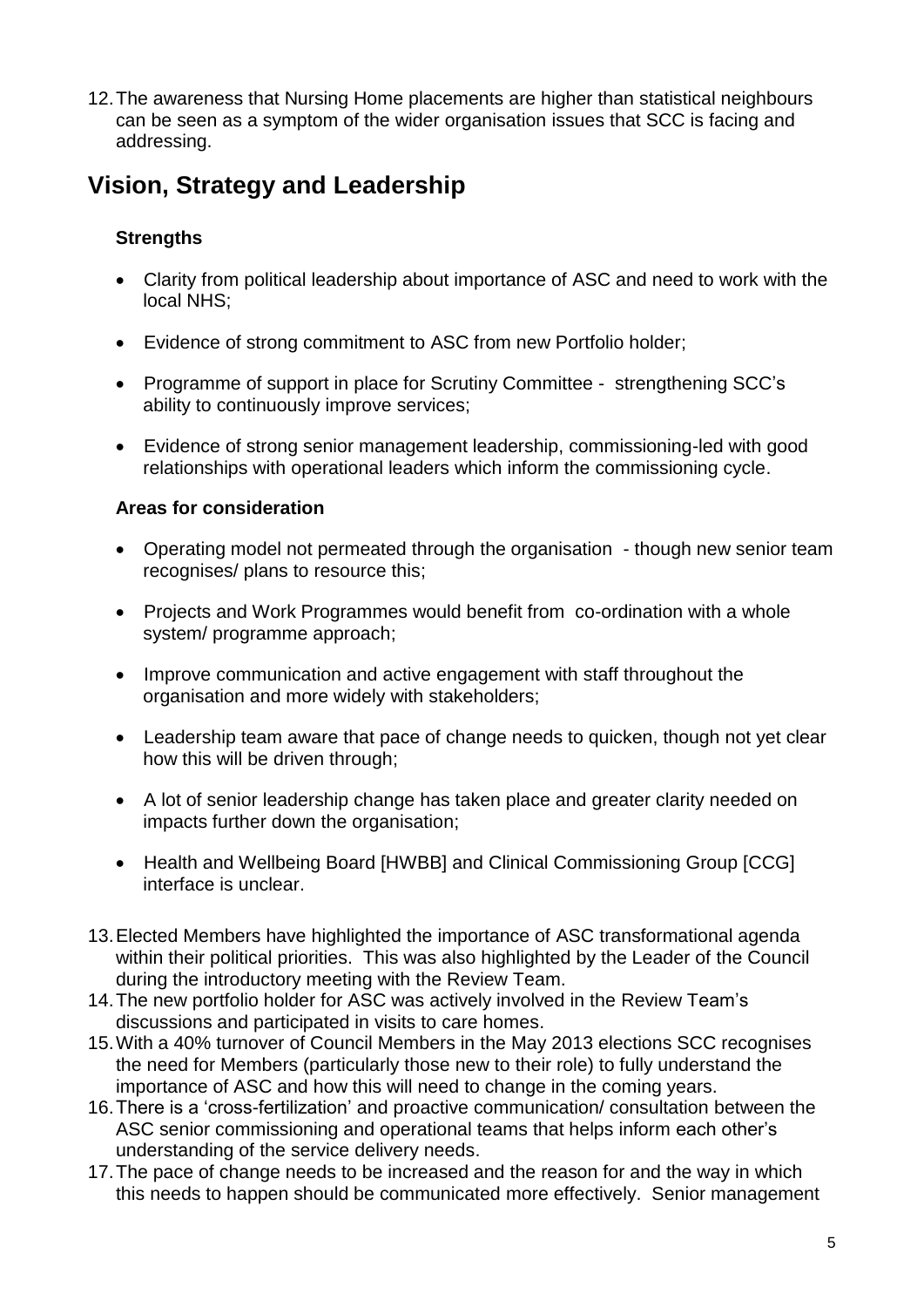will need to articulate what the new culture needs to be and to ensure and check that changes in culture and behaviour are actually taking place.

- 18.The new SCC Business Support department needs to be used more effectively and consistently to drive forward the corporate change agenda and ASC's "You First Portfolio" transformation programme within this.
- 19.There needs to be more active engagement and involvement of Health partners and District Councils (DCs) in the transformation programme. The changes in ASC in turn need communicating to service users and the wider public.
- 20.ASC faces a big and continuing change programme and senior managers must remain visible in driving this forward.
- 21.ASC staff need to be supported to understand how changes in senior leadership and the leadership structure and model of the council impacts on them and their current and future work.
- 22.There needs to be senior council representation on the CCG Governing Board to ensure that the interface with the HWBB is clear.

### **Working Together**

### **Strengths**

- Evidence of close and effective working relationships with NHS staff on the ground with examples of joint and integrated approaches e.g. Symphony Project and the Independent Living Teams;
- Structures in place for internal joint working through the programme board and also operationally e.g. joint panels with the NHS;
- Evidence of Commissioners and Operational leaders and managers working together, informing each others' work;
- Good working relationships are re-established with the DCs where housing provision can support and promote independence for vulnerable people.

### **Areas for consideration**

- The Council should be represented more equitably on the CCG governing body;
- Little evidence that staff in operational teams have an awareness of the overall work programme/ commissioning-led vision other than the projects that affect them;
- Internal partnerships between commissioners and operations are not apparent to front-line staff and consideration should be given to more effective communication strategies;
- Confusion exists at the front line over joint funding arrangements for individual cases;
- There needs to be urgent work on the accommodation strategy to develop agreed model for "extra care housing";
- Evidence that Acute Trust Nurses are "prescribing" nursing care before social care assessment is complete and that NHS staff do not understand the other options available.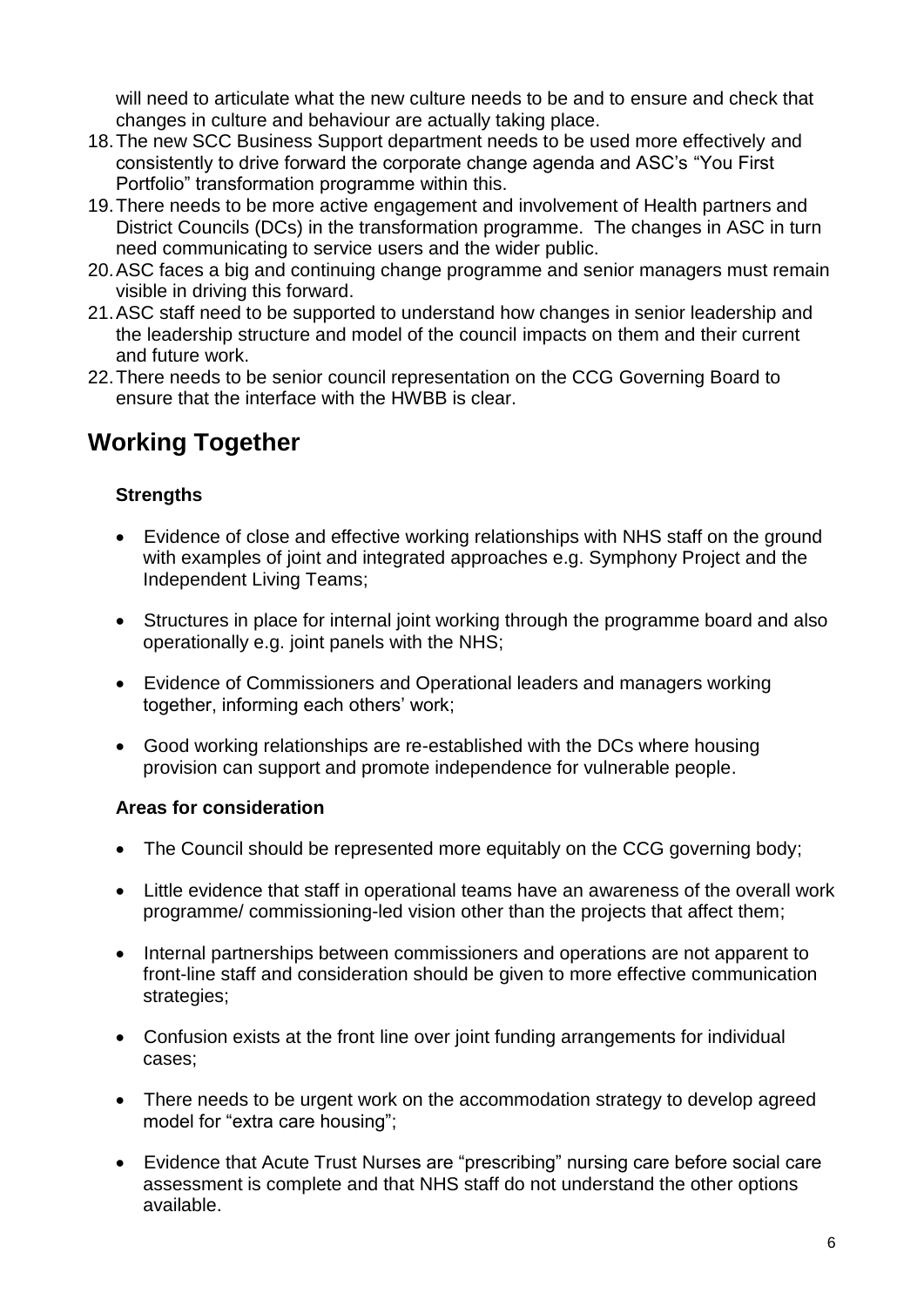- 23.It was noted that the Director of Public Health is on the CCG Governing Board but that the Director of Adult Social Services [DASS] is not and sits on the Clinical Commissioning Board. This does not provide adequate or equitable balance when considering how best to meet the needs of vulnerable people needing support in the future. The Shadow HWBB has worked well and SCC will formally set up the new HWBB in July. Joint working with the local NHS on integrated care, eg, Symphony Project, has been established at strategic commissioning level. There are also strong partnerships on the ground with the established Independent Living Teams and joint placement panels. The DCs are now working with SCC on the Strategic Housing Framework and the Housing, Health, Care and Support Strategy for Older People in Somerset. This is one of a few key strategic plans that involve senior officers of SCC and DCs on the Strategic Housing Officers Group. Senior Elected Members of the DCs and SCC sit on the Somerset Strategic Housing Partnership.
- 24.More needs to be done to ensure the 'Golden Thread' of Commissioning: Operations is passed down through the organisational structure to the front line. It was noted that formal appraisals have been reintroduced which should help support the existing supervision and informal management arrangements.
- 25.Clear, consistent and continued communication is a key message in addressing staff's perceptions and confusion.
- 26.With DCs proposed as members on the new HWBB there is an opportunity to promote the ASC agenda (and specifically housing issues).
- 27.There is a need for Health staff to understand the functions and options available to people which enable independence and can be delivered/ commissioned through ASC and not to follow familiar/traditional pathways to relieve immediate Health pressures e.g. discharge from hospital.

### **Resource and Workforce Management**

#### **Strengths**

- A confident and committed operational workforce;
- The service has delivered a balanced budget for several years;
- Senior managers have good insight into the areas for improvement and change;
- There is political commitment to effectively resource adult social care;
- There is evidence of effective joint funding (e.g. 40 older people who receive joint funded services).

#### **Areas for consideration**

 Adult care is still dependent on traditional delivery models of community based adult social care - there needs to be a step-change in culture and practice with a review on how professional staff are utilised;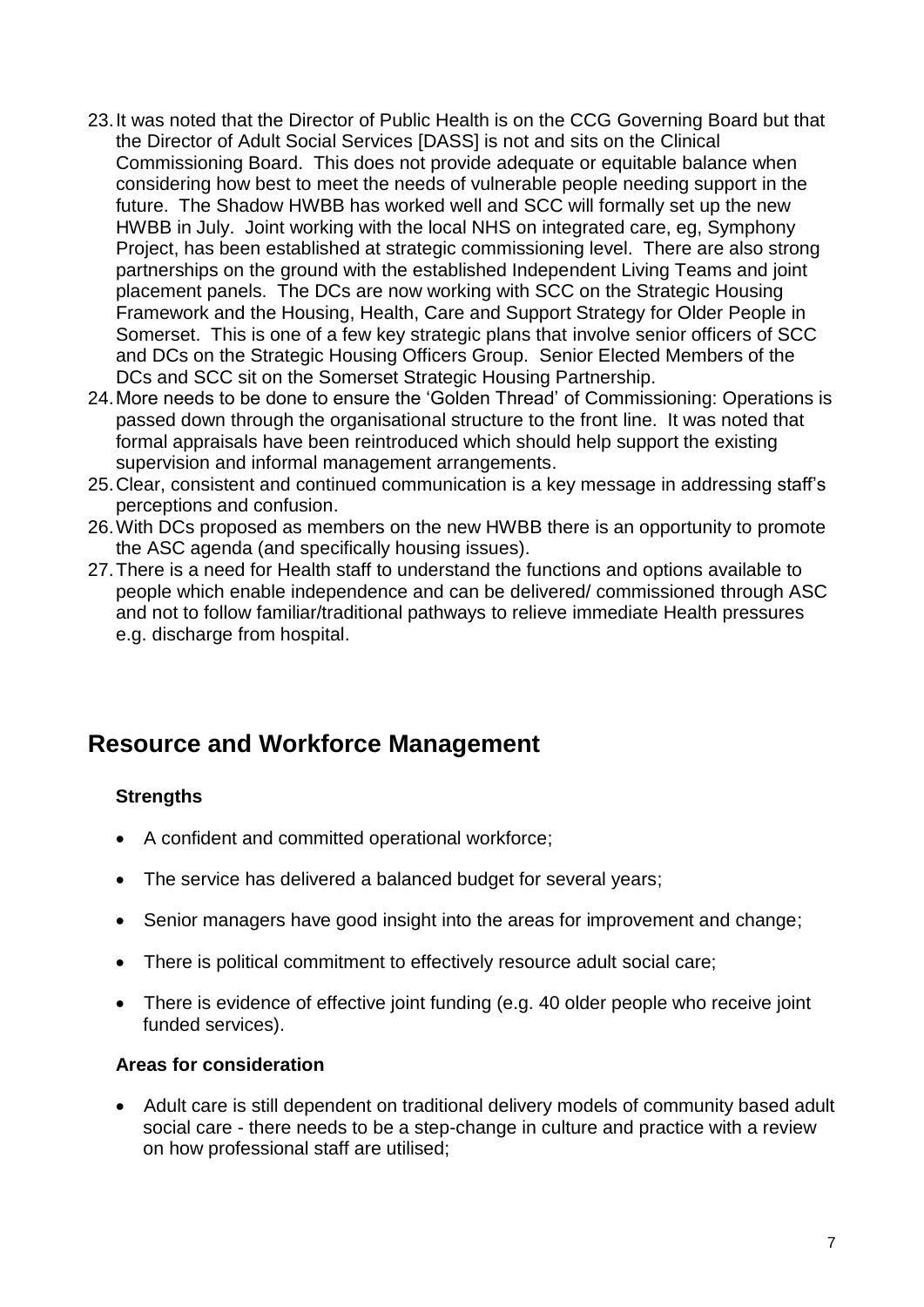- Evidence of a lack of resourcing services effectively to offer step-down facilities for people with dementia;
- Stable workforce, whist hard working, has led to a staid culture which needs effective communication and continual affirmation by leaders of the need for cultural change;
- Major capacity issue in community nursing impacts on ability to deliver effective community based solutions for people - and moreover places decision making around nursing home care solutions in the hands of the acute hospitals;
- Commissioning intentions need to better inform both the internal operational workforce plan and the external provider workforce.
- 28.Staff have continued to work hard and in a professional way throughout all the recent organisational changes and such commitment should be harnessed and channelled in the design and development of innovative practices.
- 29.ASC service is good at managing money. This will be of increasing importance as budgets come under increasing pressure and increasing demographic demand.
- 30.The political commitment is clear and stated by the political leadership of the SCC.
- 31.Recognising there is an effective joint funding policy in place, there is a question over whether front line staff know how to access this funding arrangement as the numbers of services joint funded are comparatively low.

### **Service Delivery and Effective Practice**

#### **Strengths**

- Refreshing senior operational leadership with consideration being given to the vision for the future of operational services;
- Outcome focussed assessment documentation;
- Good evidence of positive impact of Independent Living Teams;
- Safeguarding is prioritised by front line staff and all members of the new Council are currently undertaking mandatory safeguarding training;
- Dementia toolkit being utilised and developed;
- Clarity about assessment and NHS Continuing Health Care [CHC] funding pathways.

#### **Areas for consideration**

 Staff do not know what "*Different*" looks like and are still pursuing traditional models of service;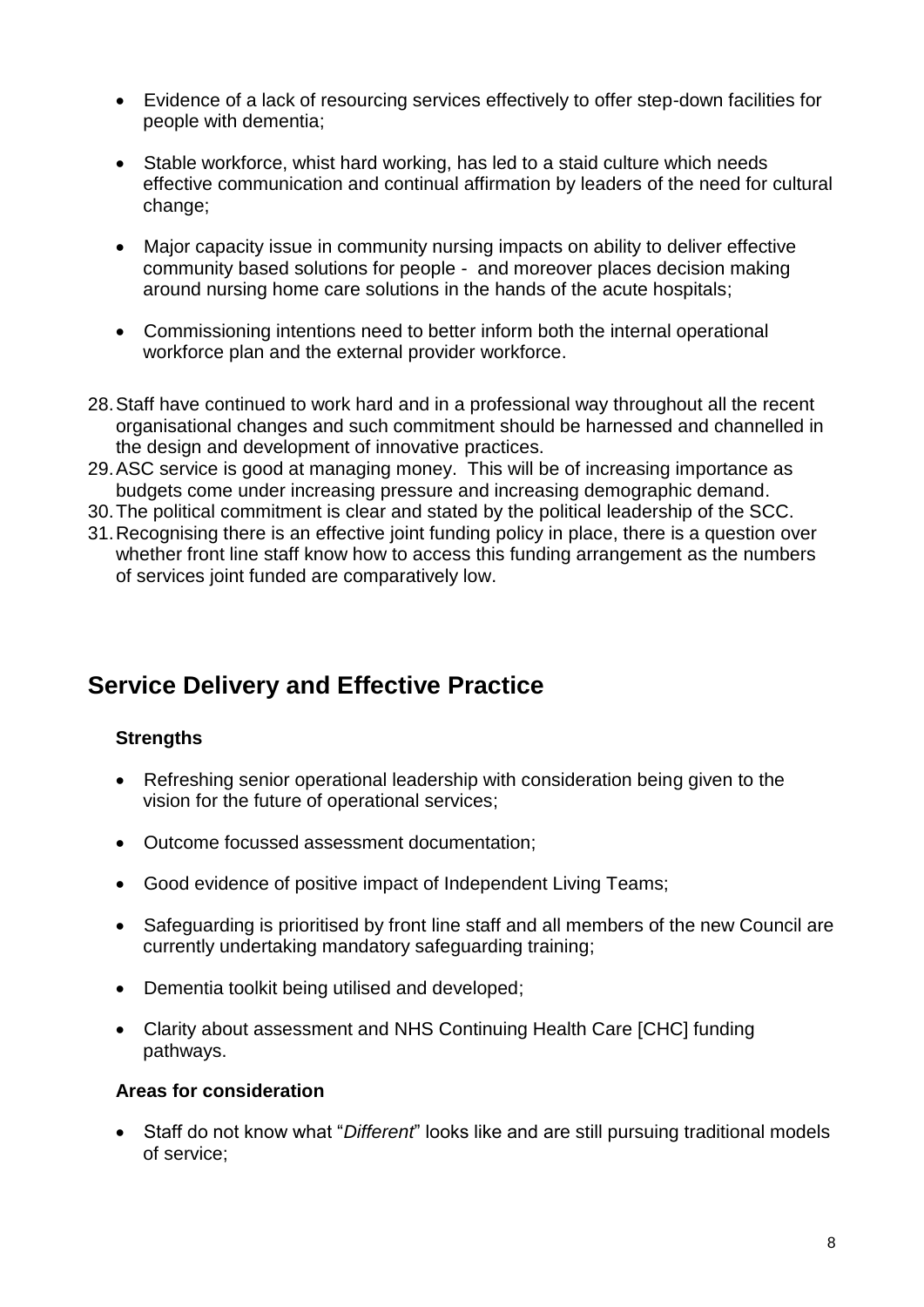- Reablement programme is insufficiently developed across the county and some evidence that staff are not appropriately trained to deliver reablement to people living with dementia;
- Lack of priority to delivering personal budgets (8.3%) more staff and systems development needed to ensure clarity and delivery. In particular Team Managers need to own the change and take responsibility;
- Need more pace on review, full implementation and cross-county roll-out of effective new community intervention strategies;
- There is no concept of people "stepping-down" from high end provision;
- Premise of assessment is often for the longer term rather than consideration of stepped support for people during a crisis. This can lead to risk-averse assessments;
- Consultation with citizens is described but little reference to supporting/ consulting with Carers about what they want;
- No evidence that consideration is given to evaluating whether new projects support the delivery of personal budgets;
- Evidence from front line managers indicates that information gathered at the frontdoor may be insufficient and this needs further examination;
- Telecare and telehealth options need wider promotion and deployment:
- Conflicting evidence about the robustness of challenge of decisions about nursing home outcomes of assessments.
- 32.It was recognised that SCC is on a journey and there is now a need to step-up the pace of this journey and move away from the traditional ways and concepts of service delivery.
- 33.Existing communication tools, such as The Loop could be used more extensively. What is there already could be used to gather feedback/information/ideas from staff and reflect back how their contributions have helped inform and change practice.
- 34.The current focus of care assessments appears to be on managing short-term crisis (which may include the response of prescribing nursing care) rather than empowering citizens to take control. The aim should be to keep people out of the care system – reduce levels of care.
- 35.Further consideration needs to be given as to how Personal Budgets can help people move away from a dependency culture and in turn an over-reliance on nursing care.
- 36.Consider innovative and creative support solutions and how these can be joint funded with DCs and commissioners and operational staff, including improved and wider use of Telecare options and other technological interventions.
- 37.Develop community services that are not totally reliant on SCC funding and also services that can respond to personal budgets.
- 38.Some consideration needs to be given to how assessments are carried out so that assumptions are always that outcomes for service users are improved when services to meet those outcomes are effectively delivered through partnerships with universal services i.e. GPs, Primary Nursing Care, Housing and the Voluntary and Community sector. Further, suggestions from staff were welcomes in that having a "generic-team"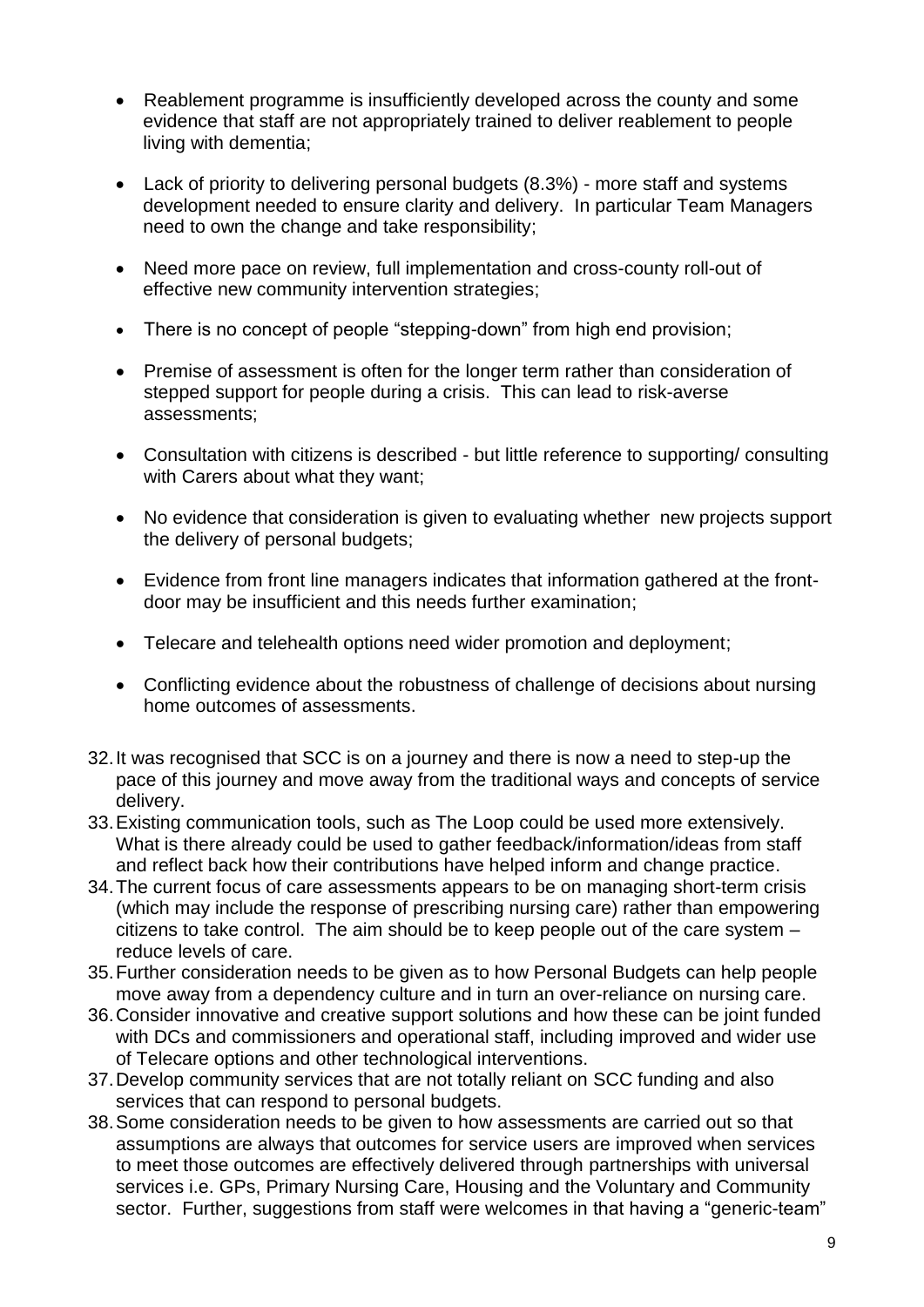structure to deliver assessment (e.g. that the Independent Living Teams (ILTs) and longer term teams combine) would ensure development of wider learning from the achievements of the ILTs

39.Services that actively engage with citizens and communities should be encouraged, e.g., good neighbour schemes, community support networks.

### **Commissioning**

#### **Strengths**

- Good strategic organisation of commissioning infrastructure which enables the capacity to develop strategic commissioning to deliver better outcomes for citizens;
- Evidence of the intention to commence work on development market position;
- Commissioners are developing service level agreements with the operational service with clear expectations of performance with effective processes for involving operational staff in the commissioning cycle;
- In-depth analysis of cases shows commitment to evidenced based commissioning practice.

#### **Areas for Consideration**

- Some confusion about the roles of each of the strategic commissioners amongst the operational staff;
- A perception that pace of commissioning needs to be faster to develop and broaden the market options, with more radical modernised and innovative services to be commissioned on a county-wide basis;
- Evidence that NHS operational partners and front line operational staff are unaware of commissioning intentions to reduce nursing care;
- Evidence of lack of clarity about integrated joint commissioning for shared outcomes across NHS and social care;
- **Need to improve financial advice and** information systems at operational panels to inform decision making to effect an even tighter management grip on budgets;
- 40.The SCC commissioning-led approach is helping organisational thinking about new ways of working and this needs to continue so that operational solutions flow back to keep up the pace of change.
- 41.Communication and engagement (particularly with those on the front line) by those with managerial responsibility right through the structure, is a key theme.
- 42.It is clear that budgets are being managed well. However, the ability of all partners to challenge decisions will help as budget restrictions necessitate more innovative ways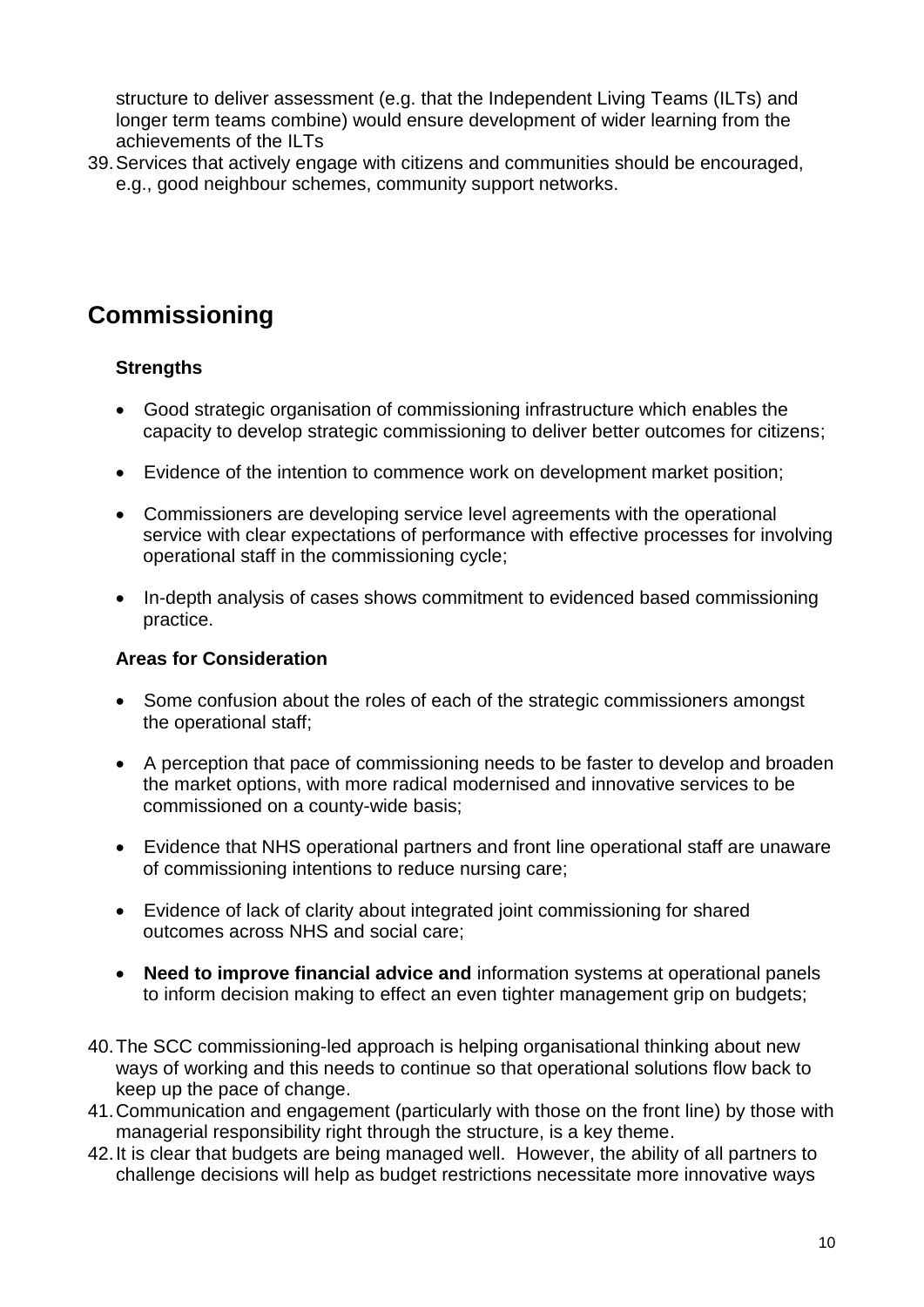of working, including seeking resources outside the public sector, e.g., use of volunteers.

- 43.ASC "You First Portfolio" transformation programme and the Symphony Project are in a good position to renew focus on:
	- [i] recovery, recuperation, rehabilitation and reablement;
	- [ii] community capacity and individual resilience:
	- [iii] self managed care;
	- [iv] personal budgets.

### **Recommendations**

#### **The presenting issue:**

- To achieve personalisation, consideration should be given to move to "generic" adult social care teams to ensure independent living;
- Ensure NHS and internal staff are all appraised about the full social care "offer";
- Work with the CCG to ensure that current primary nursing care delivery is enhanced;
- Ensure that decision making panels, where residential or nursing care is prioritised, have robust decision making and challenge with commissioner and finance involvement;
- In order to avoid discharging people who can be maintained in residential care homes, into nursing home care, Commissioners and Somerset CCG to consider a joined up NHS/ASC approach to support residential care providers;
- Continuing analysis to understand the real size of the nursing care expansion problem – is data being accurately benchmarked?

### **The wider strategy**

- Focus on communication with front line staff and citizens to set out the new commissioning vision for personalisation and independence at home ("You First" portfolio).
- Ensure that the Scrutiny Committee with responsibility for Health & Social Care is supported to ensure appropriate challenge and a joined up approach to achieving improved health and social care outcomes for citizens;
- Voluntary & Community sector strategy needs to be developed in order that operational staff and providers can make maximum benefit of community capacity.

### **Quick wins**

• Identify individuals throughout the operational system who are "up for change", invest in them and get them to act as change champions;